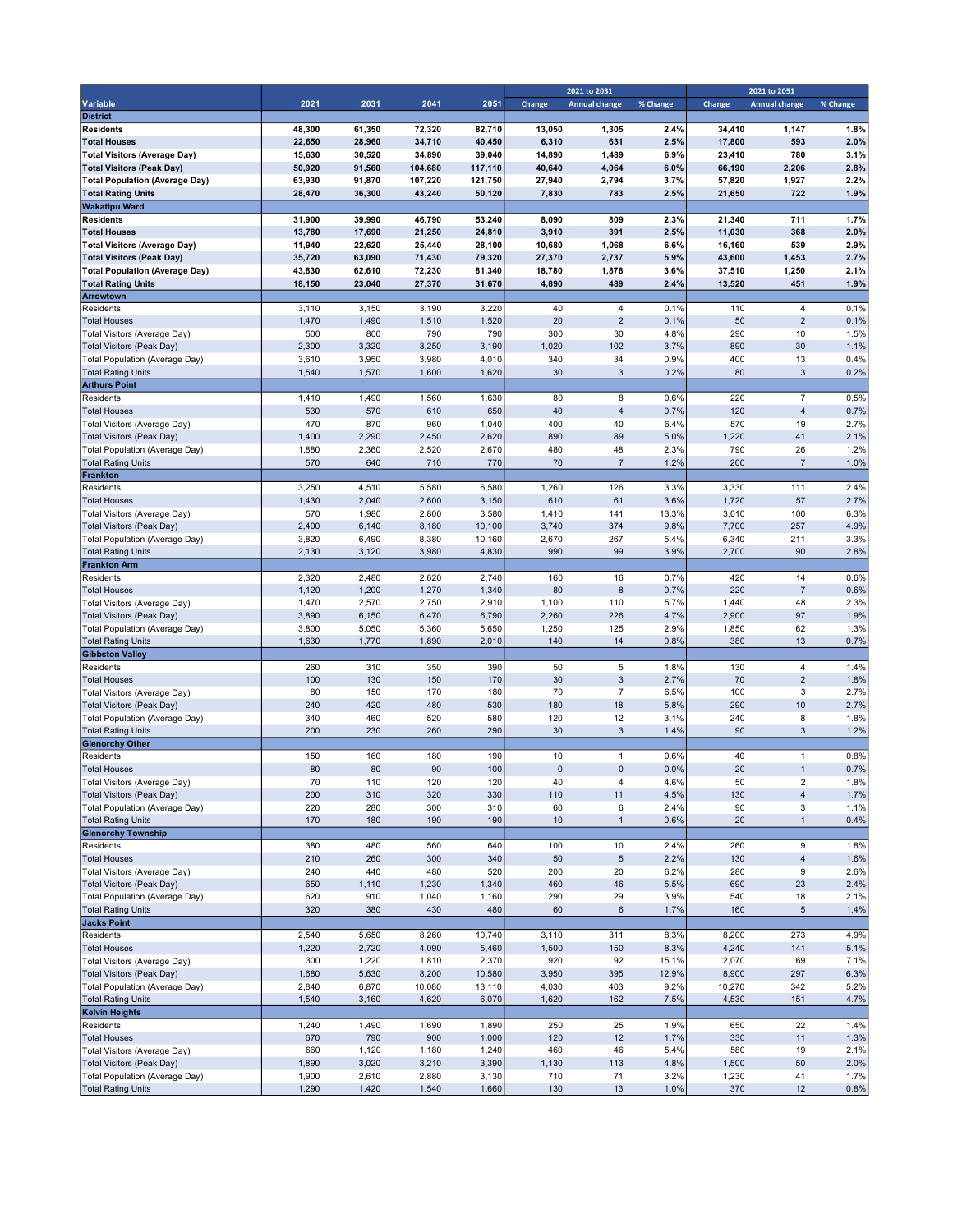|                                                             |              |              |            |              | 2021 to 2031      |                         |              | 2021 to 2051 |                                  |              |  |
|-------------------------------------------------------------|--------------|--------------|------------|--------------|-------------------|-------------------------|--------------|--------------|----------------------------------|--------------|--|
| Variable                                                    | 2021         | 2031         | 2041       | 2051         | Change            | <b>Annual change</b>    | % Change     | Change       | <b>Annual change</b>             | % Change     |  |
| Kingston                                                    |              |              |            |              |                   |                         |              |              |                                  |              |  |
| Residents                                                   | 390          | 720          | 1,000      | 1,270        | 330               | 33                      | 6.3%         | 880          | 29                               | 4.0%         |  |
| <b>Total Houses</b>                                         | 240          | 400          | 550        | 690          | 160               | 16                      | 5.2%         | 450          | 15                               | 3.6%         |  |
| Total Visitors (Average Day)                                | 70           | 200          | 260        | 320          | 130               | 13                      | 11.1%        | 250          | 8                                | 5.2%         |  |
| <b>Total Visitors (Peak Day)</b>                            | 360          | 860          | 1,130      | 1,380        | 500               | 50                      | 9.1%         | 1,020        | 34                               | 4.6%         |  |
| Total Population (Average Day)                              | 460          | 920          | 1,260      | 1,590        | 460               | 46                      | 7.2%         | 1,130        | 38                               | 4.2%         |  |
| <b>Total Rating Units</b>                                   | 340          | 510          | 660        | 820          | 170               | 17                      | 4.1%         | 480          | 16                               | 3.0%         |  |
| <b>Ladies Mile</b>                                          |              |              |            |              |                   |                         |              |              |                                  |              |  |
| Residents                                                   | 130          | 830          | 1,420      | 1,980        | 700               | 70                      | 20.4%        | 1,850        | 62                               | 9.5%         |  |
| <b>Total Houses</b>                                         | 50           | 390          | 700        | 1,010        | 340               | 34                      | 22.8%        | 960          | 32                               | 10.5%        |  |
| Total Visitors (Average Day)                                | 40           | 190          | 300        | 410          | 150               | 15                      | 16.9%        | 370          | 12                               | 8.1%         |  |
| <b>Total Visitors (Peak Day)</b>                            | 120          | 840          | 1,390      | 1,900        | 720               | 72                      | 21.5%        | 1,780        | 59                               | 9.6%         |  |
| Total Population (Average Day)                              | 170          | 1,020        | 1,720      | 2,390        | 850               | 85                      | 19.6%        | 2,220        | 74                               | 9.2%         |  |
| <b>Total Rating Units</b>                                   | 70           | 410          | 730        | 1,040        | 340               | 34                      | 19.3%        | 970          | 32                               | 9.4%         |  |
| <b>Lake Hayes</b>                                           |              |              |            |              |                   |                         |              |              |                                  |              |  |
| Residents                                                   | 400          | 400          | 410        | 410          | $\mathbf 0$       | 0                       | 0.0%         | 10           | 0                                | 0.1%         |  |
| <b>Total Houses</b>                                         | 240          | 240          | 250        | 250          | $\mathbf{0}$      | $\pmb{0}$               | 0.0%         | 10           | $\overline{0}$                   | 0.1%         |  |
| Total Visitors (Average Day)                                | 70           | 100          | 100        | 100          | 30                | 3                       | 3.6%         | 30           | $\mathbf{1}$                     | 1.2%         |  |
| <b>Total Visitors (Peak Day)</b>                            | 350          | 500          | 480        | 470          | 150               | 15                      | 3.6%         | 120          | 4                                | 1.0%         |  |
| Total Population (Average Day)                              | 460<br>320   | 510<br>320   | 510<br>330 | 510<br>330   | 50<br>$\mathbf 0$ | 5<br>$\pmb{0}$          | 1.0%<br>0.0% | 50<br>10     | $\overline{2}$<br>$\overline{0}$ | 0.3%<br>0.1% |  |
| <b>Total Rating Units</b><br><b>Lake Hayes Estate</b>       |              |              |            |              |                   |                         |              |              |                                  |              |  |
| Residents                                                   |              |              |            |              |                   |                         |              |              | 10                               | 0.4%         |  |
|                                                             | 2,390<br>740 | 2,500<br>800 | 2,590      | 2,690<br>900 | 110<br>60         | 11<br>$6\phantom{1}6$   | 0.5%<br>0.8% | 300<br>160   | 5                                | 0.7%         |  |
| <b>Total Houses</b>                                         | 180          | 300          | 850<br>310 | 310          | 120               | 12                      | 5.2%         | 130          | 4                                | 1.8%         |  |
| Total Visitors (Average Day)<br>Total Visitors (Peak Day)   | 1,030        | 1,550        | 1,570      | 1,600        | 520               | 52                      | 4.2%         | 570          | 19                               | 1.5%         |  |
|                                                             | 2,570        | 2,800        | 2,900      | 3,000        | 230               | 23                      | 0.9%         | 430          | 14                               | 0.5%         |  |
| Total Population (Average Day)<br><b>Total Rating Units</b> | 750          | 810          | 860        | 910          | 60                | 6                       | 0.8%         | 160          | 5                                | 0.6%         |  |
| <b>Millbrook</b>                                            |              |              |            |              |                   |                         |              |              |                                  |              |  |
| Residents                                                   | 180          | 220          | 250        | 280          | 40                | 4                       | 2.0%         | 100          | 3                                | 1.5%         |  |
| <b>Total Houses</b>                                         | 240          | 250          | 270        | 290          | 10                | $\overline{1}$          | 0.4%         | 50           | $\overline{2}$                   | 0.6%         |  |
| Total Visitors (Average Day)                                | 280          | 470          | 490        | 500          | 190               | 19                      | 5.3%         | 220          | 7                                | 2.0%         |  |
| Total Visitors (Peak Day)                                   | 760          | 1,170        | 1,200      | 1,240        | 410               | 41                      | 4.4%         | 480          | 16                               | 1.6%         |  |
| Total Population (Average Day)                              | 460          | 690          | 740        | 790          | 230               | 23                      | 4.1%         | 330          | 11                               | 1.8%         |  |
| <b>Total Rating Units</b>                                   | 330          | 360          | 380        | 400          | 30                | 3                       | 0.9%         | 70           | $\overline{2}$                   | 0.6%         |  |
| <b>Outer Wakatipu Other</b>                                 |              |              |            |              |                   |                         |              |              |                                  |              |  |
| Residents                                                   | 690          | 770          | 830        | 900          | 80                | 8                       | 1.1%         | 210          | $\overline{7}$                   | 0.9%         |  |
| <b>Total Houses</b>                                         | 350          | 390          | 430        | 460          | 40                | $\overline{4}$          | 1.1%         | 110          | 4                                | 0.9%         |  |
| Total Visitors (Average Day)                                | 270          | 450          | 470        | 480          | 180               | 18                      | 5.2%         | 210          | $\overline{7}$                   | 1.9%         |  |
| <b>Total Visitors (Peak Day)</b>                            | 830          | 1,300        | 1,350      | 1,400        | 470               | 47                      | 4.6%         | 570          | 19                               | 1.8%         |  |
| Total Population (Average Day)                              | 950          | 1,210        | 1,300      | 1,380        | 260               | 26                      | 2.4%         | 430          | 14                               | 1.3%         |  |
| <b>Total Rating Units</b>                                   | 600          | 650          | 690        | 730          | 50                | $\,$ 5 $\,$             | 0.8%         | 130          | 4                                | 0.7%         |  |
| <b>Quail Rise</b>                                           |              |              |            |              |                   |                         |              |              |                                  |              |  |
| Residents                                                   | 790          | 1,450        | 2,010      | 2,540        | 660               | 66                      | 6.3%         | 1,750        | 58                               | 4.0%         |  |
| <b>Total Houses</b>                                         | 300          | 620          | 910        | 1,200        | 320               | 32                      | 7.5%         | 900          | 30                               | 4.7%         |  |
| Total Visitors (Average Day)                                | 70           | 230          | 320        | 400          | 160               | 16                      | 12.6%        | 330          | 11                               | 6.0%         |  |
| Total Visitors (Peak Day)                                   | 410          | 1,190        | 1,670      | 2,110        | 780               | 78                      | 11.2%        | 1,700        | 57                               | 5.6%         |  |
| Total Population (Average Day)                              | 860          | 1,680        | 2,330      | 2,940        | 820               | 82                      | 6.9%         | 2,080        | 69                               | 4.2%         |  |
| <b>Total Rating Units</b>                                   | 330          | 660          | 950        | 1,240        | 330               | 33                      | 7.2%         | 910          | 30                               | 4.5%         |  |
| <b>Queenstown Central</b>                                   |              |              |            |              |                   |                         |              |              |                                  |              |  |
| Residents                                                   | 1,200        | 1,720        | 2,150      | 2,560        | 520               | 52                      | 3.7%         | 1,360        | 45                               | 2.6%         |  |
| <b>Total Houses</b>                                         | 440          | 690          | 920        | 1,150        | 250               | 25                      | 4.6%         | 710          | 24                               | 3.3%         |  |
| Total Visitors (Average Day)                                | 3,650        | 6,300        | 6,690      | 7,050        | 2,650             | 265                     | 5.6%         | 3,400        | 113                              | 2.2%         |  |
| Total Visitors (Peak Day)                                   | 7,540        | 12,220       | 13,150     | 14,020       | 4,680             | 468                     | 4.9%         | 6,480        | 216                              | 2.1%         |  |
| Total Population (Average Day)                              | 4,850        | 8,020        | 8,840      | 9,610        | 3,170             | 317                     | 5.2%         | 4,760        | 159                              | 2.3%         |  |
| <b>Total Rating Units</b>                                   | 1,320        | 1,720        | 2,070      | 2,410        | 400               | 40                      | 2.7%         | 1,090        | 36                               | 2.0%         |  |
| <b>Queenstown East</b>                                      |              |              |            |              |                   |                         |              |              |                                  |              |  |
| Residents                                                   | 1,630        | 1,670        | 1,700      | 1,730        | 40                | $\overline{\mathbf{4}}$ | 0.2%         | 100          | 3                                | 0.2%         |  |
| <b>Total Houses</b>                                         | 930          | 950          | 960        | 980          | 20                | $\overline{c}$          | 0.2%         | 50           | $\overline{\mathbf{c}}$          | 0.2%         |  |
| Total Visitors (Average Day)                                | 1,180        | 1,960        | 2,010      | 2,070        | 780               | 78                      | 5.2%         | 890          | 30                               | 1.9%         |  |
| <b>Total Visitors (Peak Day)</b>                            | 3,140        | 4,720        | 4,780      | 4,860        | 1,580             | 158                     | 4.2%         | 1,720        | 57                               | 1.5%         |  |
| Total Population (Average Day)                              | 2,810        | 3,620        | 3,710      | 3,800        | 810               | 81                      | 2.6%         | 990          | 33                               | 1.0%         |  |
| <b>Total Rating Units</b>                                   | 1,140        | 1,190        | 1,220      | 1,260        | 50                | $\,$ 5 $\,$             | 0.4%         | 120          | 4                                | 0.3%         |  |
| <b>Queenstown Hill</b>                                      |              |              |            |              |                   |                         |              |              |                                  |              |  |
| Residents                                                   | 0            | 160          | 300        | 430          | 160               | $16$                    |              | 430          | 14                               |              |  |
| <b>Total Houses</b>                                         | $\pmb{0}$    | 80           | 150        | 220          | 80                | 8                       |              | 220          | $\overline{\mathfrak{c}}$        |              |  |
| Total Visitors (Average Day)                                | 0            | 30           | 50         | 70           | 30                | 3                       |              | 70           | $\overline{\mathbf{c}}$          |              |  |
| <b>Total Visitors (Peak Day)</b>                            | $\pmb{0}$    | 150          | 280        | 390          | 150               | 15                      |              | 390          | 13                               |              |  |
| Total Population (Average Day)                              | 0            | 190          | 350        | 510          | 190               | 19                      |              | 510          | 17                               |              |  |
| <b>Total Rating Units</b>                                   | $\pmb{0}$    | 80           | 150        | 220          | 80                | $\bf 8$                 |              | 220          | $\overline{7}$                   |              |  |
| <b>Shotover Country</b>                                     |              |              |            |              |                   |                         |              |              |                                  |              |  |
| Residents                                                   | 3,100        | 3,170        | 3,230      | 3,300        | 70                | $\overline{7}$          | 0.2%         | 200          | $\overline{\mathbf{7}}$          | 0.2%         |  |
| <b>Total Houses</b>                                         | 1,110        | 1,150        | 1,180      | 1,210        | 40                | $\overline{4}$          | 0.4%         | 100          | 3                                | 0.3%         |  |
| Total Visitors (Average Day)                                | 260          | 400          | 400        | 390          | 140               | 14                      | 4.4%         | 130          | 4                                | 1.4%         |  |
| Total Visitors (Peak Day)                                   | 1,500        | 2,180        | 2,140      | 2,110        | 680               | 68                      | 3.8%         | 610          | 20                               | 1.1%         |  |
| Total Population (Average Day)                              | 3,350        | 3,580        | 3,630      | 3,690        | 230               | 23                      | 0.7%         | 340          | 11                               | 0.3%         |  |
| <b>Total Rating Units</b>                                   | 960          | 990          | 1,030      | 1,060        | 30                | $\mathbf{3}$            | 0.3%         | 100          | 3                                | 0.3%         |  |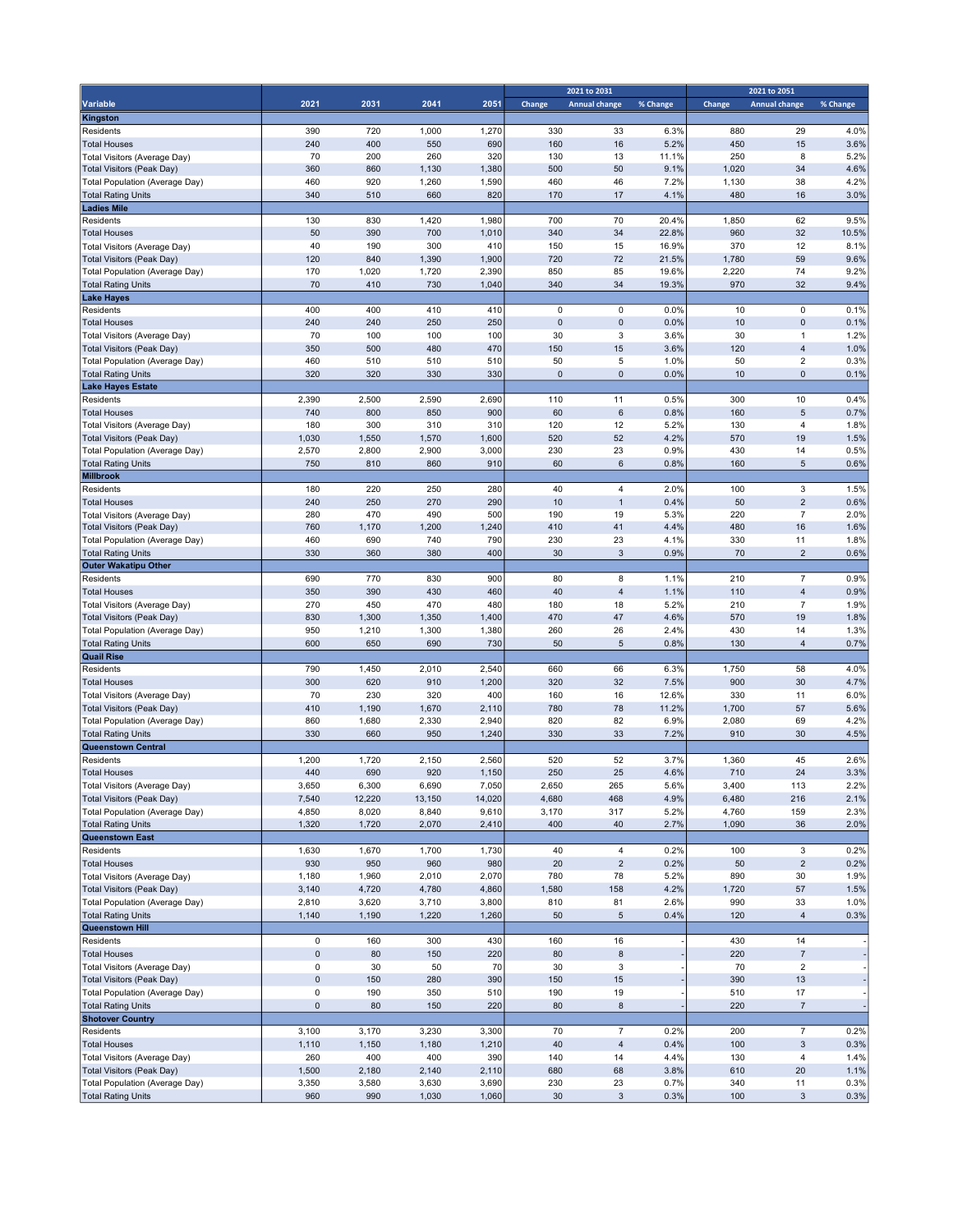|                                                                    |                |                |                |                | 2021 to 2031 |                      |              | 2021 to 2051   |                      |              |
|--------------------------------------------------------------------|----------------|----------------|----------------|----------------|--------------|----------------------|--------------|----------------|----------------------|--------------|
| Variable                                                           | 2021           | 2031           | 2041           | 2051           | Change       | <b>Annual change</b> | % Change     | Change         | <b>Annual change</b> | % Change     |
| <b>Sunshine Bay-Fernhill</b>                                       |                |                |                |                |              |                      |              |                |                      |              |
| Residents                                                          | 3,300          | 3,320          | 3,340          | 3,350          | 20           | $\overline{2}$       | 0.1%         | 50             | $\overline{2}$       | 0.1%         |
| <b>Total Houses</b>                                                | 1,190          | 1,200          | 1,210          | 1,220          | 10           | $\mathbf{1}$         | 0.1%         | 30             | $\mathbf{1}$         | 0.1%         |
| Total Visitors (Average Day)                                       | 720            | 1,300          | 1,410          | 1,520          | 580          | 58                   | 6.1%         | 800            | 27                   | 2.5%         |
| Total Visitors (Peak Day)                                          | 2,480          | 3,860          | 4,000          | 4,140          | 1,380        | 138                  | 4.5%         | 1,660          | 55                   | 1.7%         |
| Total Population (Average Day)<br><b>Total Rating Units</b>        | 4,030<br>1,130 | 4,620<br>1,190 | 4,750<br>1,230 | 4,870<br>1,280 | 590<br>60    | 59<br>$\,6$          | 1.4%<br>0.5% | 840<br>150     | 28<br>$\sqrt{5}$     | 0.6%<br>0.4% |
| <b>Wakatipu Basin Other</b>                                        |                |                |                |                |              |                      |              |                |                      |              |
| Residents                                                          | 1,330          | 1,390          | 1,440          | 1,490          | 60           | 6                    | 0.4%         | 160            | 5                    | 0.4%         |
| <b>Total Houses</b>                                                | 630            | 660            | 680            | 710            | 30           | 3                    | 0.5%         | 80             | $\mathbf{3}$         | 0.4%         |
| Total Visitors (Average Day)                                       | 160            | 260            | 260            | 260            | 100          | 10                   | 5.0%         | 100            | 3                    | 1.6%         |
| Total Visitors (Peak Day)                                          | 880            | 1,300          | 1,300          | 1,300          | 420          | 42                   | 4.0%         | 420            | 14                   | 1.3%         |
| Total Population (Average Day)                                     | 1,490          | 1,650          | 1,700          | 1,750          | 160          | 16                   | 1.0%         | 260            | $\boldsymbol{9}$     | 0.5%         |
| <b>Total Rating Units</b>                                          | 740            | 770            | 790            | 820            | 30           | $\mathbf{3}$         | 0.4%         | 80             | 3                    | 0.3%         |
| <b>Warren Park</b>                                                 |                |                |                |                |              |                      |              |                |                      |              |
| Residents                                                          | 1,720          | 1,940          | 2,120          | 2,290          | 220          | 22                   | 1.2%         | 570            | 19                   | 1.0%         |
| <b>Total Houses</b>                                                | 490            | 600            | 690            | 790            | 110          | 11                   | 2.0%         | 300            | 10                   | 1.6%         |
| Total Visitors (Average Day)                                       | 620            | 1,170          | 1,320          | 1,450          | 550          | 55                   | 6.6%         | 830            | 28                   | 2.9%         |
| Total Visitors (Peak Day)                                          | 1,660<br>2,340 | 2,870<br>3,110 | 3,200<br>3,440 | 3,520<br>3,740 | 1,210<br>770 | 121<br>77            | 5.6%<br>2.9% | 1,860<br>1,400 | 62<br>47             | 2.5%<br>1.6% |
| Total Population (Average Day)<br><b>Total Rating Units</b>        | 740            | 920            | 1,070          | 1,220          | 180          | 18                   | 2.2%         | 480            | 16                   | 1.7%         |
| <b>Wanaka Ward</b>                                                 |                |                |                |                |              |                      |              |                |                      |              |
| <b>Residents</b>                                                   | 16,400         | 21,360         | 25,530         | 29,480         | 4,960        | 496                  | 2.7%         | 13,080         | 436                  | 2.0%         |
| <b>Total Houses</b>                                                | 8,870          | 11,270         | 13,450         | 15,630         | 2,400        | 240                  | 2.4%         | 6,760          | 225                  | 1.9%         |
| <b>Total Visitors (Average Day)</b>                                | 3,700          | 7,900          | 9,460          | 10,930         | 4,200        | 420                  | 7.9%         | 7,230          | 241                  | 3.7%         |
| <b>Total Visitors (Peak Day)</b>                                   | 15,200         | 28,470         | 33,250         | 37,780         | 13,270       | 1,327                | 6.5%         | 22,580         | 753                  | 3.1%         |
| <b>Total Population (Average Day)</b>                              | 20,100         | 29,260         | 34,990         | 40,410         | 9,160        | 916                  | 3.8%         | 20,310         | 677                  | 2.4%         |
| <b>Total Rating Units</b>                                          | 10,300         | 13,240         | 15,850         | 18,440         | 2,940        | 294                  | 2.5%         | 8,140          | 271                  | 2.0%         |
| <b>Albert Town</b>                                                 |                |                |                |                |              |                      |              |                |                      |              |
| Residents                                                          | 2,450          | 2,530          | 2,590          | 2,650          | 80           | 8                    | 0.3%         | 200            | $\overline{7}$       | 0.3%         |
| <b>Total Houses</b>                                                | 1,070<br>260   | 1,110<br>420   | 1,140<br>430   | 1,180<br>440   | 40<br>160    | $\overline{4}$<br>16 | 0.4%<br>4.9% | 110<br>180     | $\overline{4}$<br>6  | 0.3%<br>1.8% |
| Total Visitors (Average Day)<br>Total Visitors (Peak Day)          | 1,470          | 2,160          | 2,150          | 2,150          | 690          | 69                   | 3.9%         | 680            | 23                   | 1.3%         |
| Total Population (Average Day)                                     | 2,710          | 2,950          | 3,020          | 3,080          | 240          | 24                   | 0.9%         | 370            | 12                   | 0.4%         |
| <b>Total Rating Units</b>                                          | 1,050          | 1,090          | 1,130          | 1,170          | 40           | $\overline{4}$       | 0.4%         | 120            | $\overline{4}$       | 0.4%         |
| Cardrona                                                           |                |                |                |                |              |                      |              |                |                      |              |
| Residents                                                          | 720            | 960            | 1,170          | 1,360          | 240          | 24                   | 2.9%         | 640            | 21                   | 2.1%         |
| <b>Total Houses</b>                                                | 450            | 560            | 670            | 780            | 110          | 11                   | 2.2%         | 330            | 11                   | 1.9%         |
| Total Visitors (Average Day)                                       | 250            | 920            | 1,310          | 1,680          | 670          | 67                   | 13.9%        | 1,430          | 48                   | 6.6%         |
| Total Visitors (Peak Day)                                          | 900            | 2,360          | 3,170          | 3,930          | 1,460        | 146                  | 10.1%        | 3,030          | 101                  | 5.0%         |
| Total Population (Average Day)                                     | 970            | 1,880          | 2,480          | 3,040          | 910          | 91                   | 6.8%         | 2,070          | 69                   | 3.9%         |
| <b>Total Rating Units</b>                                          | 530            | 790            | 1,010          | 1,220          | 260          | 26                   | 4.1%         | 690            | 23                   | 2.8%         |
| <b>Hawea Flat</b>                                                  | 590            | 620            | 650            | 670            | 30           | 3                    | 0.5%         | 80             | 3                    | 0.4%         |
| Residents<br><b>Total Houses</b>                                   | 210            | 220            | 240            | 250            | 10           | $\overline{1}$       | 0.5%         | 40             | $\mathbf{1}$         | 0.6%         |
| Total Visitors (Average Day)                                       | 50             | 80             | 80             | 80             | 30           | 3                    | 4.8%         | 30             | $\mathbf{1}$         | 1.6%         |
| Total Visitors (Peak Day)                                          | 280            | 420            | 430            | 440            | 140          | 14                   | 4.1%         | 160            | $\sqrt{5}$           | 1.5%         |
| Total Population (Average Day)                                     | 640            | 700            | 730            | 750            | 60           | 6                    | 0.9%         | 110            | 4                    | 0.5%         |
| <b>Total Rating Units</b>                                          | 230            | 240            | 260            | 270            | 10           | $\mathbf{1}$         | 0.4%         | 40             | $\mathbf{1}$         | 0.5%         |
| <b>Lake Hawea</b>                                                  |                |                |                |                |              |                      |              |                |                      |              |
| Residents                                                          | 1,720          | 2,680          | 3,490          | 4,250          | 960          | 96                   | 4.5%         | 2,530          | 84                   | 3.1%         |
| <b>Total Houses</b>                                                | 920            | 1,380          | 1,800          | 2,230          | 460          | 46                   | 4.1%         | 1,310          | 44                   | 3.0%         |
| Total Visitors (Average Day)                                       | 260            | 580            | 720            | 840            | 320          | 32                   | 8.4%         | 580            | 19                   | 4.0%         |
| <b>Total Visitors (Peak Day)</b>                                   | 1,330          | 2,790          | 3,470          | 4,090          | 1,460        | 146                  | 7.7%         | 2,760          | 92                   | 3.8%         |
| Total Population (Average Day)<br><b>Total Rating Units</b>        | 1,980<br>1,050 | 3,260<br>1,520 | 4,210<br>1,950 | 5,090<br>2,380 | 1,280<br>470 | 128<br>47            | 5.1%<br>3.8% | 3,110<br>1,330 | 104<br>44            | 3.2%<br>2.8% |
| Luggate                                                            |                |                |                |                |              |                      |              |                |                      |              |
| Residents                                                          | 600            | 740            | 850            | 960            | 140          | 14                   | 2.1%         | 360            | 12                   | 1.6%         |
| <b>Total Houses</b>                                                | 250            | 320            | 380            | 440            | 70           | $\overline{7}$       | 2.5%         | 190            | 6                    | 1.9%         |
| Total Visitors (Average Day)                                       | 60             | 130            | 150            | 180            | 70           | $\overline{7}$       | 8.0%         | 120            | $\overline{4}$       | 3.7%         |
| <b>Total Visitors (Peak Day)</b>                                   | 340            | 630            | 730            | 830            | 290          | 29                   | 6.4%         | 490            | 16                   | 3.0%         |
| <b>Total Population (Average Day)</b>                              | 660            | 860            | 1,000          | 1,140          | 200          | 20                   | 2.7%         | 480            | 16                   | 1.8%         |
| <b>Total Rating Units</b>                                          | 270            | 340            | 410            | 470            | 70           | $\boldsymbol{7}$     | 2.3%         | 200            | $\sqrt{7}$           | 1.9%         |
| <b>Outer Wanaka</b>                                                |                |                |                |                |              |                      |              |                |                      |              |
| Residents                                                          | 420            | 450            | 470            | 500            | 30           | $\mathbf{3}$         | 0.7%         | 80             | $\mathbf 3$          | 0.6%         |
| <b>Total Houses</b>                                                | 230            | 240            | 260            | 270            | 10           | $\mathbf{1}$         | 0.4%         | 40             | $\mathbf{1}$         | 0.5%         |
| Total Visitors (Average Day)                                       | 140            | 230            | 230            | 240            | 90           | 9                    | 5.1%         | 100            | 3                    | 1.8%         |
| <b>Total Visitors (Peak Day)</b>                                   | 480            | 720            | 730            | 750            | 240          | 24                   | 4.1%         | 270            | $\boldsymbol{9}$     | 1.5%         |
| <b>Total Population (Average Day)</b><br><b>Total Rating Units</b> | 550<br>280     | 670<br>300     | 710<br>310     | 740<br>330     | 120<br>20    | 12<br>$\sqrt{2}$     | 2.0%<br>0.7% | 190<br>50      | 6<br>$\overline{2}$  | 1.0%<br>0.5% |
| <b>Upper Clutha Valley Other</b>                                   |                |                |                |                |              |                      |              |                |                      |              |
| Residents                                                          | 270            | 300            | 320            | 350            | 30           | $\mathsf 3$          | 1.1%         | 80             | $\mathbf 3$          | 0.9%         |
| <b>Total Houses</b>                                                | 120            | 130            | 140            | 150            | 10           | $\mathbf{1}$         | 0.8%         | 30             | $\mathbf{1}$         | 0.7%         |
| Total Visitors (Average Day)                                       | 40             | 60             | 60             | 70             | 20           | $\overline{2}$       | 4.1%         | 30             | $\mathbf{1}$         | 1.9%         |
| <b>Total Visitors (Peak Day)</b>                                   | 170            | 270            | 280            | 300            | 100          | 10                   | 4.7%         | 130            | $\sqrt{4}$           | 1.9%         |
| Total Population (Average Day)                                     | 310            | 360            | 390            | 410            | 50           | $\,$ 5 $\,$          | 1.5%         | 100            | $\mathbf 3$          | 0.9%         |
| <b>Total Rating Units</b>                                          | 210            | 230            | 240            | 260            | 20           | $\overline{2}$       | 0.9%         | 50             | $\overline{2}$       | 0.7%         |